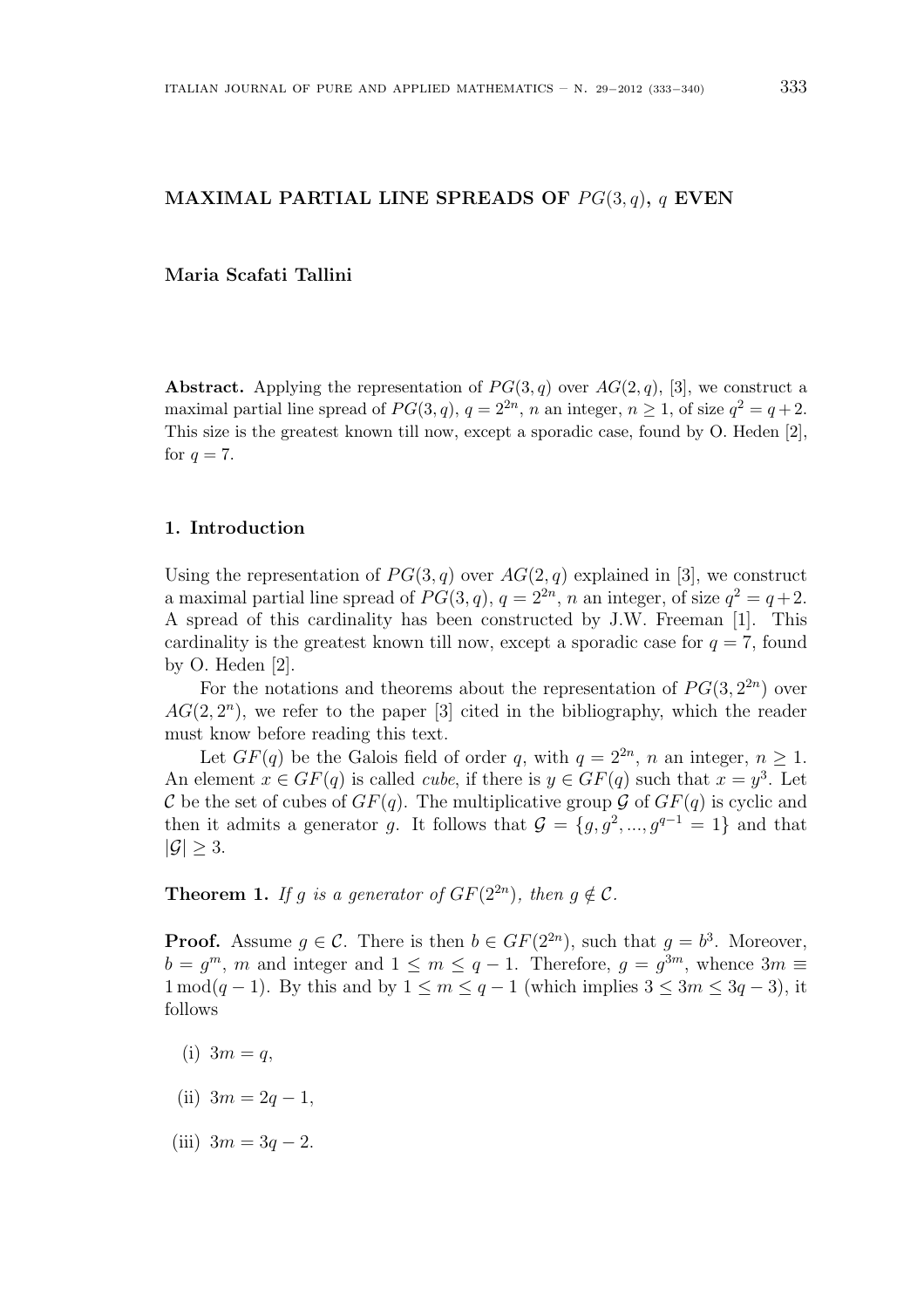The condition (i) is not true, since q is not a multiple of 3, (iii) is also not true, since 2 is not a multiple of 3. Therefore,  $m$  must satisfy (ii). We get:

$$
q = 2^{2n} = (3-1)^{2n} = (3+(-1))^{2n} = \sum_{j=0}^{2n} {2n \choose j} 3^j (-1)^{2n-j}.
$$

It follows that  $q$  is of the form:

$$
q = 3^M + 1,
$$

with  $M$  an integer. By this and by (ii), it follows:

$$
3m = 2(3M + 1) - 1 = 6M + 1,
$$

a contradiction, since 1 is not a multiple of 3. This contradiction proves that  $q$  is not a cube.

From this theorem, we get that  $GF(2^{2n}) - C \neq \emptyset$ . Since 1 is a cube, it follows that  $C - \{0\} \neq \emptyset$ . Therefore, in  $GF(2^{2n})$  there are cubes and not cubes.

Now, let  $m \in \mathcal{C} - \{0\}, \ \overline{m} \in GF(2^{2n}) - \mathcal{C}$ . Let  $PG(2, 2^{2n})$  be the projective space of dimension 3 over  $GF(2^{2n})$  and let  $AG(2, 2^{2n})$  be the affine plane over  $GF(2^{2n})$ . Fix a coordinate system  $(X, Y)$  in  $AG(2, 2^{2n})$ . Let  $\mathcal{P}_1$  and  $\mathcal{P}_2$  be the parabolas of  $AG(2, 2^{2n})$  with the equations:

$$
\mathcal{P}_1: y = mx^2,
$$
  

$$
\mathcal{P}_2: \overline{m}x^2.
$$

Let  $P_1(X_1, Y_1)$  and  $P_2(X_2, Y_2)$  be two points of  $AG(2, 2^{2n})$ , with  $P_1 \in \mathcal{P}_1, P_2 \in \mathcal{P}_2$ ,  $P_1 \neq P_2$ . The line through  $P_1$  parallel to the x axis and the line through  $P_2$ parallel to the y axis meet at the point  $A(X_2, Y_1)$ . The line through  $P_1$  parallel to the y axis and the line through  $P_2$  parallel to the x axis meet at the point  $B(X_1, Y_2)$ . Obviously,  $A \neq B$ . We call the ordered pair  $(A, B)$  the pair associated with the pair  $(P_1, P_2)$ . Let  $(A', B')$  be the pair associated with  $(P'_1, P'_2)$ , with  $(A', B') \neq (A, B)$ . We remark that  $A \neq A'$ ,  $B \neq B'$ . For, if  $A = A'$ , then  $P_1 = P'_1$ ,  $P_2 = P'_2$  and then  $B = B'$ , whence  $(A, B) = (A', B')$ , a contradiction. This contradiction proves that  $A \neq A'$ . Similarly, we prove that  $B \neq B'$ .

**Theorem 2.** The lines  $AA'$  and  $BB'$  are not parallel.

**Proof.** Let us distinguish the following three cases:

- (a)  $AA'$  is parallel to the y axis,
- (b)  $BB'$  is parallel to the y axis,
- (c) neither  $AA'$ , or  $BB'$  are parallel to the y axis.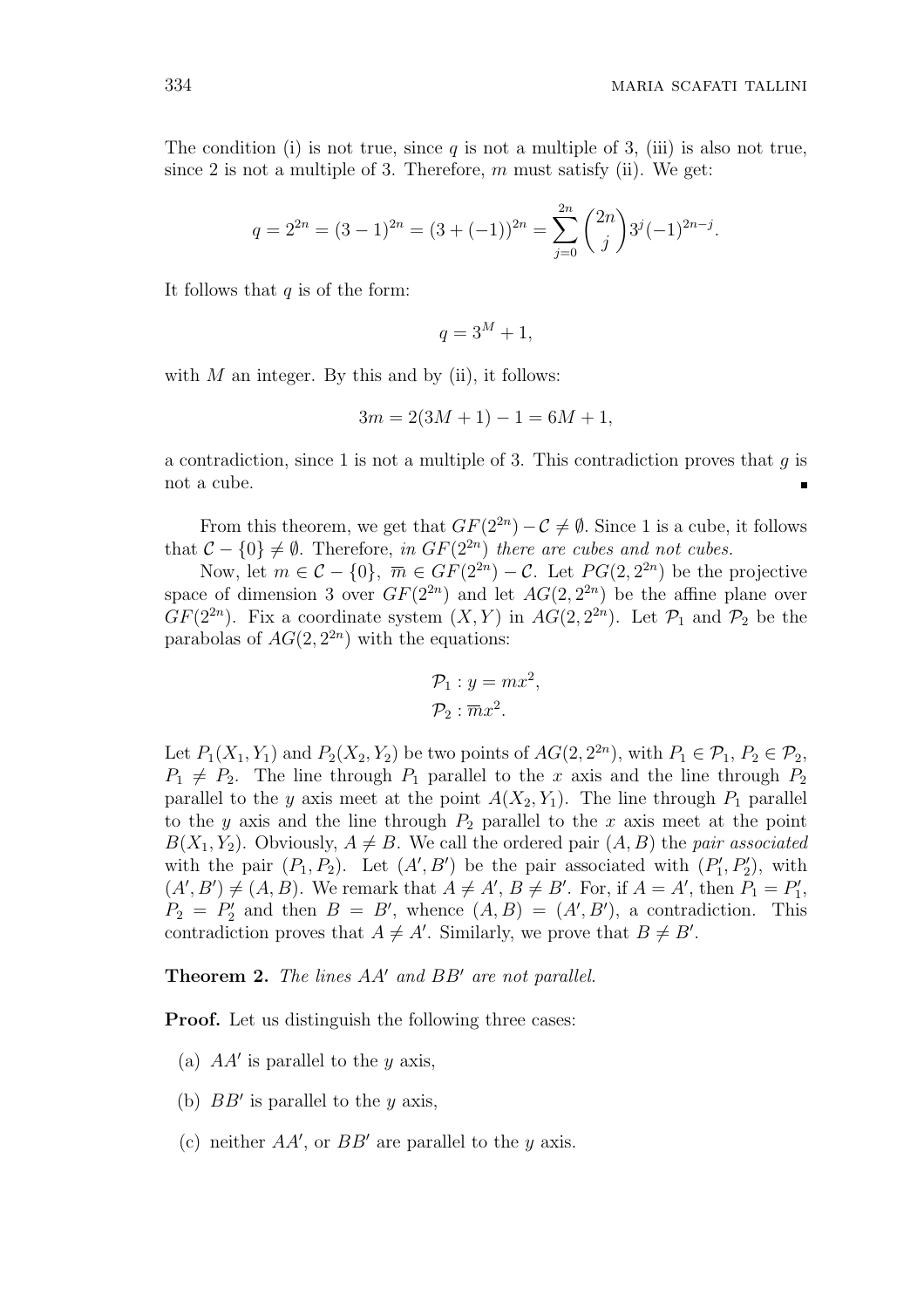Let us prove (a).

If the line  $AA'$  is parallel to the y axis, the lines  $AP_1$  and  $A'P'_1$  coincide and then necessarily  $P_1 = P'_1$ . It follows that the line  $BB'$  is parallel to the x axis and then  $AA'$  and  $BB'$  are not parallel.

Let us prove (b). If the line  $BB'$  is parallel to the y axis, then the lines  $BP_2$ and  $B'P'_2$  coincide and then necessarily  $P_2 = P'_2$ . It follows that the line AA' is parallel to the  $x$  axis and then  $AA'$  and  $BB'$  are not parallel.

Let us prove (c). Now, let  $AA'$  and  $BB'$  be not parallel to the y axis. Let  $m(A, A')$  be the slope of the line  $AA'$  and  $m(B, B')$  the slope of the line BB'.

We get:

$$
m(A, A') = \frac{Y_2 - Y_2'}{X_1 - X_1'},
$$
  

$$
m(B, B') = \frac{Y_1 - Y_1'}{X_2 - X_2'},
$$

with  $X_1 \neq X'_1$ ,  $X_2 \neq X'_2$ . Then

$$
AA' \text{ parallel to } BB' \Longleftrightarrow m(A, A') = m(B, B')
$$
  
\n
$$
\iff (Y_2 - Y_2')(X_2 - X_2') = (Y_1 - Y_1')(X_1 - X_1')
$$
  
\n
$$
\iff Y_1X_1 - Y_1X_1' - Y_1'X_1 + Y_1'X_1' = Y_2X_2 - Y_2X_2' - Y_2'X_2 + Y_2'X_2'.
$$

Since the characteristic of  $GF(2^{2n})$  is two, since  $Y_1 = mX_1^2$ ,  $Y_1' = mX_1'^2$  and  $Y_2 = \overline{m} X_2^2, Y_2' = \overline{m} X_2'^2$ , we get:

$$
\overline{m} = \frac{m(X_1 + X_1')^3}{(X_2 - X_2')^3}.
$$

Therefore  $AA'$  and  $BB'$  are parallel if and only if

$$
\overline{m} = \frac{m(X_1 + X_1')^3}{(X_2 - X_2')^3}.
$$

Then AA' and BB' are not parallel, otherwise  $\overline{m}$  is a cube  $(m \in \mathcal{C})$ , but  $\overline{m} \in$  $GF(2^{2n}) - C$ . Therefore the theorem is completely proved. Ĭ.

Remark that the line  $AB$  is distinct from the y axis. For, if this line coincides with the y axis, then  $P_1$  and  $P_2$  belonged both to the y axis, a contradiction, otherwise they should coincide with the origin  $O$ . The contradiction proves the remark.

Remark also that  $A \neq O$ ,  $B \neq O$ . For, if  $A = O$ , then  $P_2 = O$ ,  $P_1 = O$ , a contradiction, since  $P_1 \neq P_2$ . Then  $A \neq O$  and similarly  $B \neq O$ .

Theorem 3. The line AB does not pass through the origin O.

**Proof.** If  $O \in AB$ , since the line AB is distinct from the y axis, it has the equation  $y = \alpha x, \, \alpha \in GF(2^{2n})$ . Moreover  $A \neq O, \, B \neq O$ , and then  $X_1 \neq O$ ,  $X_2 \neq O$ . Then we get:

$$
\alpha = \frac{Y_2}{X_1} = \frac{Y_1}{X_2},
$$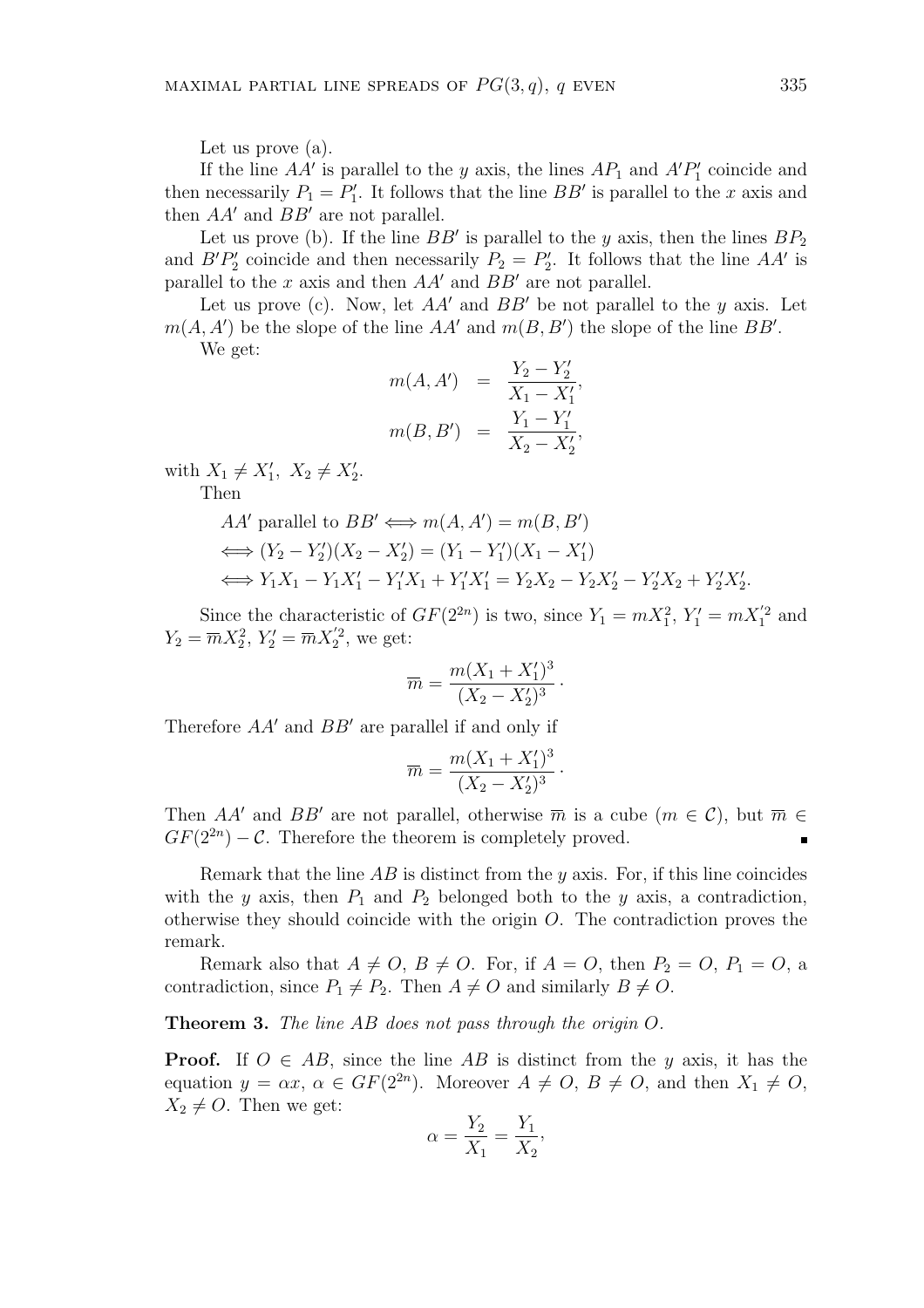that is  $X_2Y_D = X_1Y_1$ .

From this and by  $Y = \overline{m} X_2^2$ ,  $Y_1 = m X_1^2$ , we get

$$
\overline{m}X_{2}^{3}=mX_{1}^{3},
$$

whence  $\overline{m} \in \mathcal{C}$ , a contradiction, since  $\overline{m} \notin \mathcal{C}$ . The contradiction proves that the line AB does not pass through O, that is Theorem 3.

# 2. Construction of a maximal partial line spread of  $PG(3, 2^{2n})$ , n integer,  $n \geq 1$

Denote by  $r_0$  the line of  $PG(3, 2^{2n})$  belonging to the class b) of [3] represented in  $AG_2(2, 2^{2n})$  (see Sections 2 and 3 of [3]) by the proper line pencil with centre O. Let

$$
S = \{ (P_1, P_2) : P_1 \in \mathcal{P}_1, P_2 \in \mathcal{P}_2, P_1 \neq P_2 \},
$$
  
\n
$$
S = \{ (A, B) : (A, B) \text{ is the pair associated with the pair } (P_1, P_2),
$$
  
\nwith  $(P_1, P_2) \in S \}.$ 

Denote by  $\ell(U_1, U_2)$  the line of  $PG(3, 2^{2n})$  belonging to the class a) of [3], represented by the ordered pair of distinct points  $(U_1, U_2)$  of  $AG(2, 2^{2n})$  and let

$$
\mathcal{F} = \{v, r_0\} \cup \{\ell(A, B)\}_{(A, B) \in S}.
$$

Let us prove the

**Theorem 4.** The set of lines  $\mathcal F$  of  $PG(3, 2^{2n})$  is a total spread.

Proof. We get:

- (a)  $v \cap r_0 = \emptyset$ , since  $r_0$ , which is a line of the plane  $\pi$  (see [3]), is represented by a proper pencil of lines of  $AG(2, 2^{2n})$  and then does not contain  $Y = v \cap \pi$ .
- (β)  $v \cap \ell(A, B) = \emptyset$ ,  $\forall (A, B) \in S$ , since the ordered pairs of distinct points of  $AG(2, 2^{2n})$  represent the lines of the class a) of [3] of  $PG(3, 2^{2n})$  not meeting v and not in  $\pi$ .
- $(\gamma)$   $r_0 \cap \ell(A, B) = \phi$ ,  $\forall (A, B) \in S$ , since in Theorem 3 we have proved that the line AB, with  $(A, B) \in S$  does not pass through the origin O.
- (δ) Two distinct lines  $\ell(A, B)$  and  $\ell'(A', B')$  with  $(A, B) \in S$ ,  $(A', B') \in S$  are not incident, since we proved in Theorem 2 that the lines  $AA'$  and  $BB'$  are not parallel.

Since the pairs of S, associated with distinct pairs of  $S$  are distinct, it follows

$$
|S| = |\mathcal{S}| = q^2 - 1,
$$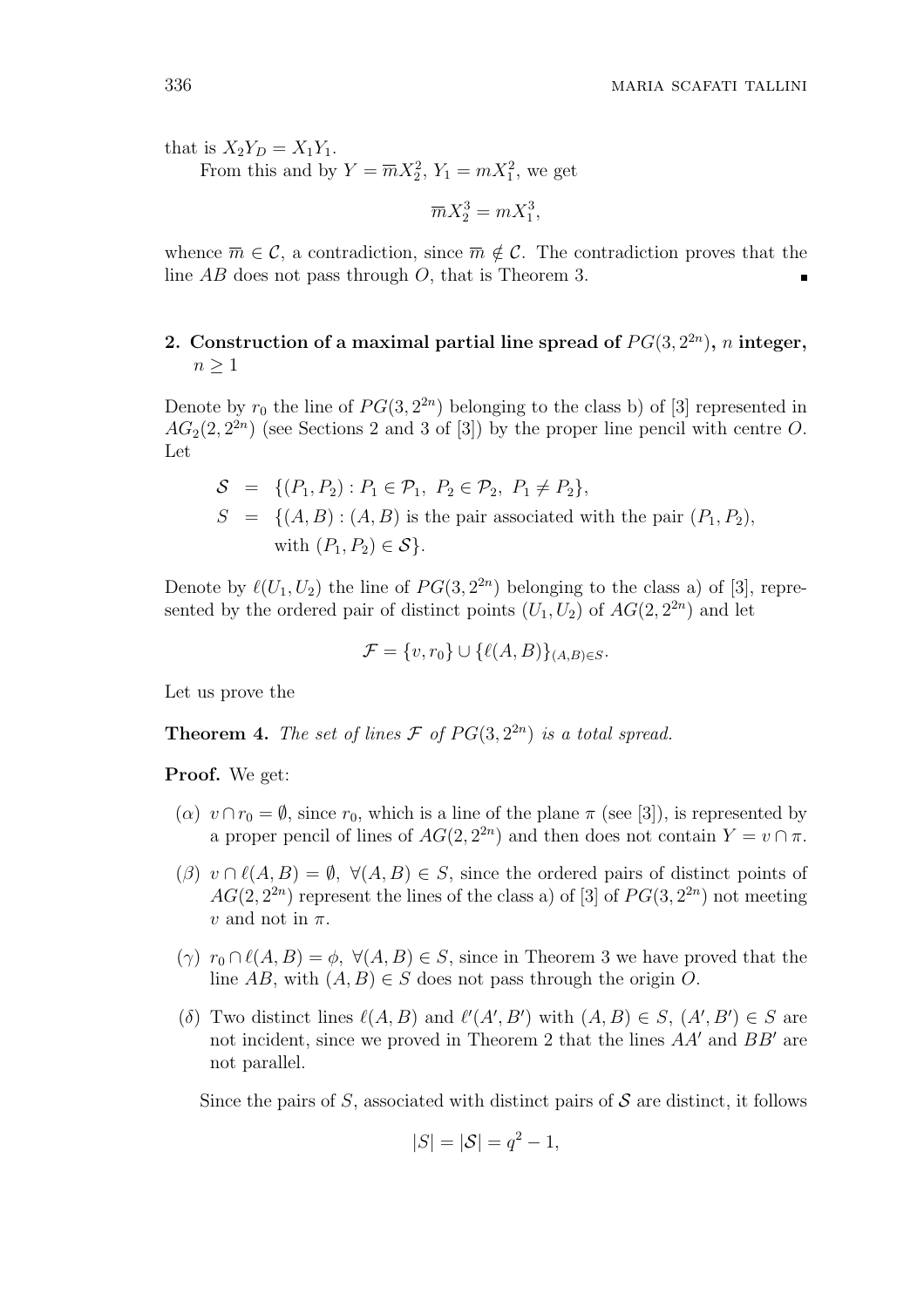because the number of pairs of points  $(P_1, P_2) \in S$  except the pair  $(0, 0)$  is  $q^2 - 1$ .

By that and since the lines of  $PG(2, 2^{2n})$  represented by distinct pairs of S are distinct, it follows that

$$
|\{\ell(A,B)\}_{(A,B)\in S}| = q^2 - 1.
$$

By the previous arguments and by the definition of  $\mathcal{F}$ , it follows that

$$
|\mathcal{F}| = q^2 + 1.
$$

Then  $\mathcal F$  is a total spread, since it is a covering of  $PG(3, 2^{2n})$ .

Now, let us call *regulus* of  $PG(3, 2^{2n})$  a regulus of a hyperbolic quadric of  $PG(3, 2^{2n})$ . A total spread F' of  $PG(3, 2^{2n})$  is called regular, if for any three distinct lines of  $\mathcal{F}'$  the regulus containing such lines consists of lines of  $\mathcal{F}'$ .

Now, let us prove the following

**Theorem 5.** Let  $t_1$  and  $t_2$  be two distinct and not parallel lines of  $AG(2, 2^{2n})$ and let O be their common point. Let A be a point of  $t_1 - \{O\}$  and B a point of  $t_2 - \{O\}$ . Let  $r_0$  be the line of the plane  $\pi$  (see [3], Theorem 4 of Section 2, for  $r = 3$ ) represented in  $AG(2, 2^{2n})$  by the pencil with centre O. Let  $\ell$  be the line of  $PG(3, 2^{2n})$  represented by the ordered pair of distinct points  $(A, B)$  (see [3], Theorem 3, for  $r = 3$ ), the lines v (see [3]),  $r_0$  and  $\ell$  being mutually skew. Denote by *I* the hyperbolic quadric of  $PG(3, 2^{2n})$  determined by  $v, r_0, \ell$  and let  $\mathcal{R}$ be the regulus containing such three lines. We prove that the remaining lines of  $\mathcal R$ are represented in  $AG(2, 2^{2n})$  by the ordered pairs of distinct points  $(A', B')$ , with  $A' \neq O$ ,  $A' \neq A$ ,  $B' \neq O$ ,  $B' \neq B$  and  $A'B'$  parallel to AB.

**Proof.** (see Figure 1). The line  $u_1$  of  $PG(3, 2^{2n})$  represented in  $AG(2, 2^{2n})$  in the following way (see [3], Theorem 3, Section 2, for  $r = 3$ ):

 $u_1: \{(t_1, t), \text{ with } t \text{ a line of } AG(2, 2^{2n}) \text{ parallel to } t_1 \ (t \neq t_1)\}\$ 

contains  $U_1$ , meets  $r_0$  at the point  $T_1$ , represented by the line  $t_1$  and meets  $\ell$  at the point of  $PG(3, 2^{2n})$ , represented in  $AG(2, 2^{2n})$  by the ordered pair of distinct lines  $(t_1, t'_1)$ , where  $t'_1$  is the line parallel to  $t_1$  through B. The line  $u_2$  of  $PG(3, 2^{2n})$ represented in  $AG(2, 2^{2n})$  as follows:

 $u_2: \{(t, t_2), \text{ with } t \text{ a line of } AG(2, 2^{2n}) \text{ parallel to } t_2 \ (t_1 \neq t_2) \}$ 

contains  $U_2$ , meets  $r_0$  at the point  $T_2$ , represented in  $AG(2, 2^{2n})$  by the line  $t_2$  and meets  $\ell$  at the point represented in  $PG(2, 2^{2n})$  by the ordered pair  $(t'_2, t_2)$ , where  $t_2'$  is the line through A parallel to  $t_2$ . The line s of the plane  $\pi$ , represented in  $AG(2, 2^{2n})$  by the improper pencil of lines parallel to AB, meets v at Y,  $r_0$  at T, distinct from  $T_1$  and  $T_2$ , represented in  $AG(2, 2^{2n})$  by the line through O parallel to AB and meets  $\ell$  at the point L, belonging to the plane  $\pi$ , represented by the line AB. Therefore, the lines  $u_1, u_2$  and s belong to the regulus  $\mathcal{R}'$  of  $\mathcal{I}$ , opposite to R. Now, let  $A' \in t' - \{O, A\}$  and  $B' \in t_2 - \{O, B\}$ , such that  $A', B'$  is parallel to AB. The line  $\ell'$  of  $PG(3, 2^{2n})$ , represented by the pair  $(A', B')$  meets  $u_1$  at the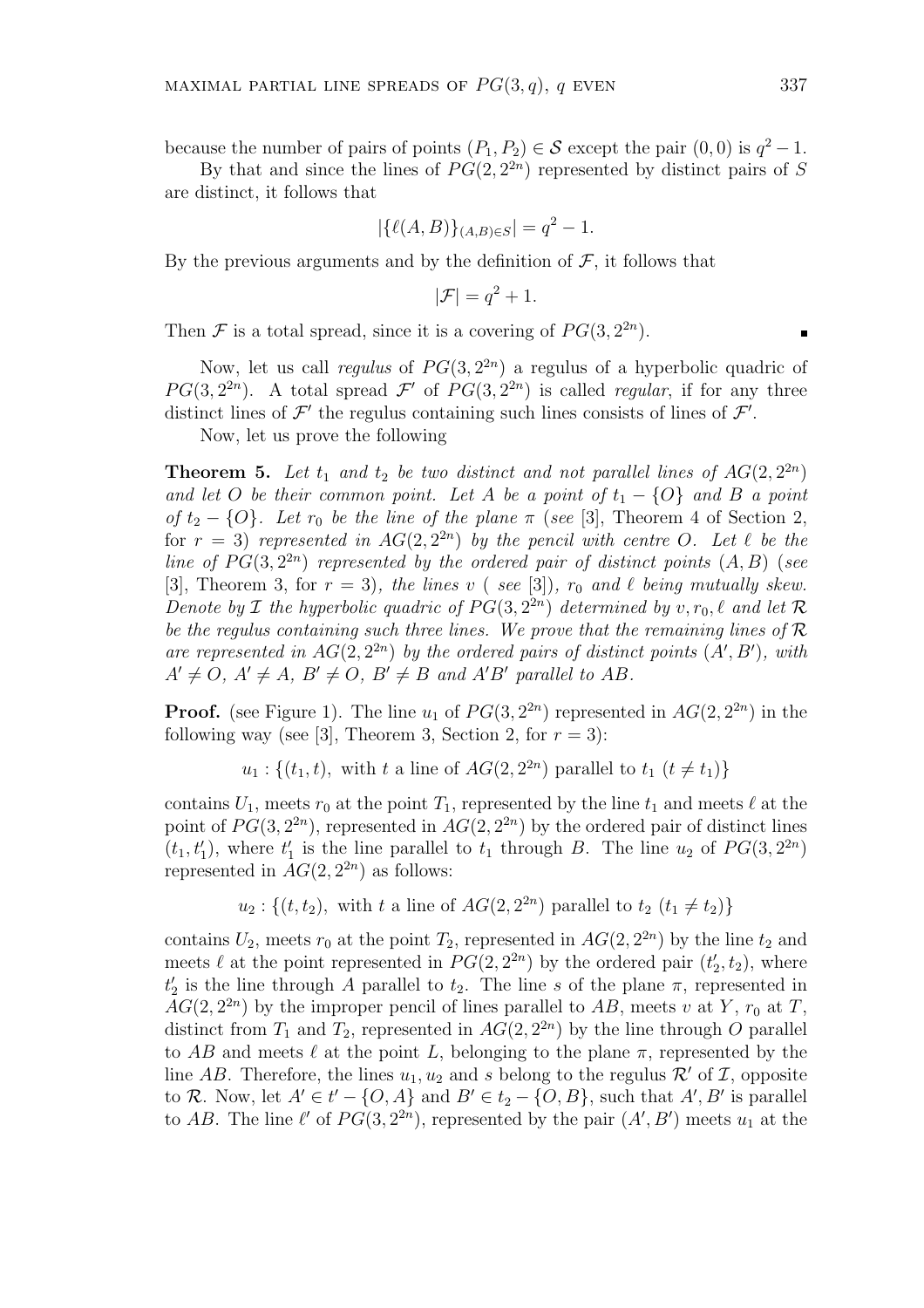

### Figure 1

point represented by the ordered pair  $(t_1, t_1'')$ , where  $t_1''$  is the line through B' parallel to  $t_1$ . The line  $\ell'$  meets  $u_2$  at the point represented by the ordered pair  $(t_2'', t_2)$ , where  $t_2''$  is the line through A' parallel to  $t_2'$ . The line  $\ell'$  meets s at the point represented by the line A'B'. Therefore the line  $\ell'$  ( $\ell' \neq \ell, v, r_0$ ) meets  $u_1, u_2, s$ . It follows that  $\ell' \in \mathcal{R}$ . By varying of A' in  $t_1 - \{O\}$ , we obtain  $q-2$  pairs  $(A', B')$ , representing the lines of the regulus  $\mathcal{R}$ , distinct from  $v, r_0, \ell$ . Therefore, we get in the whole  $q + 1$  lines of R, that is the whole regulus R which is so represented by the lines  $v, r_0, \ell$  and by the pairs  $(A', B')$ , with  $A' \in t_1 - \{O, A\}$ .

Now, let us prove the following

**Theorem 6.** The spread  $F$  is not regular.

**Proof.** Let  $\overline{P}_2$  be a point of  $\mathcal{P}_2 - \{O\}$  and let  $(\overline{A}, \overline{B})$  the pair of S associated with the pair  $(O, \overline{P}_2)$  of S. Obviously,  $\overline{A} \in y$  axis  $-\{O\}$ ,  $\overline{B} \in x$  axis  $-\{O\}$ . Let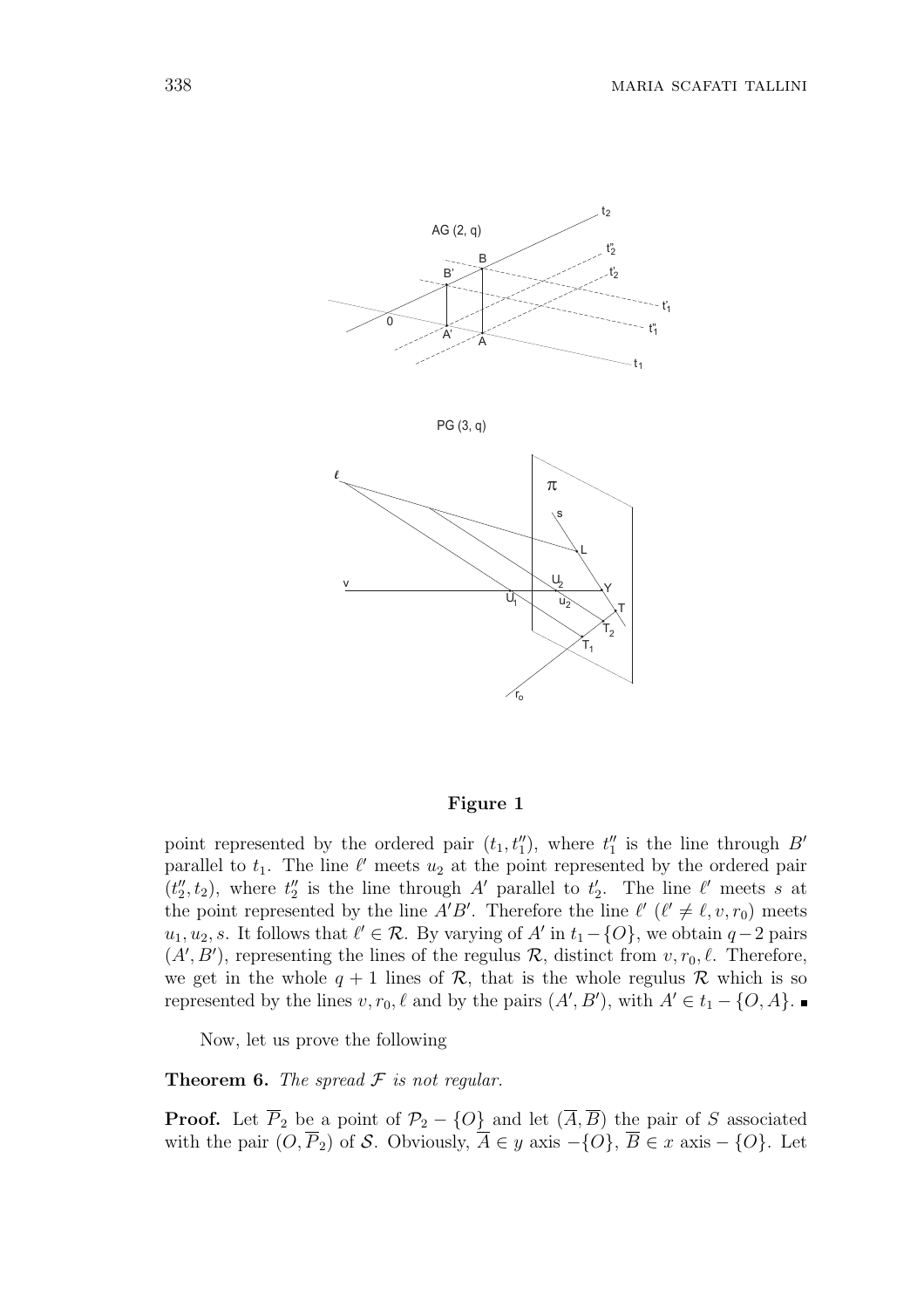*I* be the hyperbolic quadric of  $PG(3, 2^{2n})$  containing the lines  $v, r_0$  and  $\ell(\overline{A}, \overline{B})$  of F. Let R be the regulus of I containing such lines. Let  $\ell'$  be a line of R distinct from  $v, r_0$  and  $\ell(\overline{A}, \overline{B})$ . Since the line  $\ell'$  does not meet v (since it belongs to the same regulus of v) and does not belong to the plane  $\pi$ , since it does not meet  $r_0$ , it belongs to the class a) of [3] and therefore is represented by an ordered pair  $(A', B')$  of distinct points of  $AG(2, 2^{2n})$ .

By Theorem 5, we get:

$$
A' \in y \text{ axis } -\{O, \overline{A}\},
$$
  

$$
B' \in x \text{ axis } -\{O, \overline{B}\},
$$
  

$$
A'B' \text{ is parallel to } AB.
$$

We remark that  $\ell' \notin \mathcal{F}'$ . For,  $\ell$  is obviously distinct from v and  $r_0$ . Moreover, it is easy to prove that  $\ell' \neq \ell(AB)$ , for any pair  $(A, B)$  associated with a pair  $(P_1, P_2)$  of S, with  $P_1 \neq O$ . It is now to prove that  $\ell'$  is distinct from each of the lines  $\ell(AB)$ , with  $(A, B)$  associated with  $(O, P_2), P_2 \in \mathcal{P}_2 - \{O\}$ . To do this, let T be the point common to the line through  $A'$  parallel to the x axis and to the line through B' parallel to the y axis. The distinct points  $O, T_2, T$  are collinear over a line b, as it is easy to prove. If the pair  $(A', B')$  is associated with a pair  $(O, P_2), P_2 \in \mathcal{P}_2-\{O\}$ , necessarily  $T_2 = P_2$  and therefore  $T \in \mathcal{P}_2$ , a contradiction, since the line b cannot meet  $\mathcal{P}_2$  at three distinct points. The contradiction proves that  $(A', B')$  is not associated with any pair  $(O, P_2), P_2 \in \mathcal{P}_2 - \{O\}$  and then  $\ell' \in \mathcal{F}'$ . The previous remark is therefore proved. It follows that R is not entirely consisting of lines of  $\mathcal I$  and hence it is not regular.  $\blacksquare$ 

By the above arguments, we get that in  $PG(3, 2^{2n})$  there is a total non-regular line spread. As such a spread gives rise to an affine non-desarguesian translation plane of order  $2^{4n}$ , we get the following

**Theorem 7.** For any  $q = 2^{2n}$ , n an integer,  $n \geq 1$ , there exists a nondesarguesian affine plane of order  $2^{4n}$ .

Let T be the following set of lines of  $PG(3, 2^{2n})$ :

 $\mathcal{T} = \{ \ell(A, B) : (A, B) \text{ is associated with } \{ (O, P_2), P_2 \in \mathcal{P}_2 - \{O\} \cup \{v, r_0\}.$ 

The set T is a subset of F and has size  $q+1$ , but T is not a regulus of  $PG(3, 2^{2n})$ , since T contains  $v, r_0$  and  $\ell(\overline{A}, \overline{B})$  and does not contain  $\ell'(A', B')$  (see Theorem 6) which is a line of the regulus R containing  $v, r_0$  and  $\ell(\overline{A}, \overline{B})$ . Let  $T_1$  and  $T_2$  be the points of  $\pi - \{Y\}$  represented by the x axis and the y axis, respectively. The line  $U_2T_1$  of  $PG(3, 2^{2n})$  meets v at  $U_2$ ,  $r_0$  at  $T_1$  and  $\ell(A, B) \in \mathcal{T} - \{v, r_0\}$ at the point represented by the ordered pair  $(t_A, x \text{ axis})$ , where  $t_A$  is the line of  $AG(2, 2^{2n})$  through A and parallel to the x axis. It follows that the line  $U_2T_1$ meets all the lines of T. The line  $U_1T_2$  of  $PG(3, 2^{2n})$  meets v at  $U_1$ ,  $r_0$  at  $T_2$  and  $\ell(A, B) \in \mathcal{T} - \{v, r_0\}$  at the point represented by the ordered pair  $(y \text{ axis}, t_B)$ , where  $t_B$  is the line of  $AG(2, 2^{2n})$  through B parallel to the y axis. It follows that